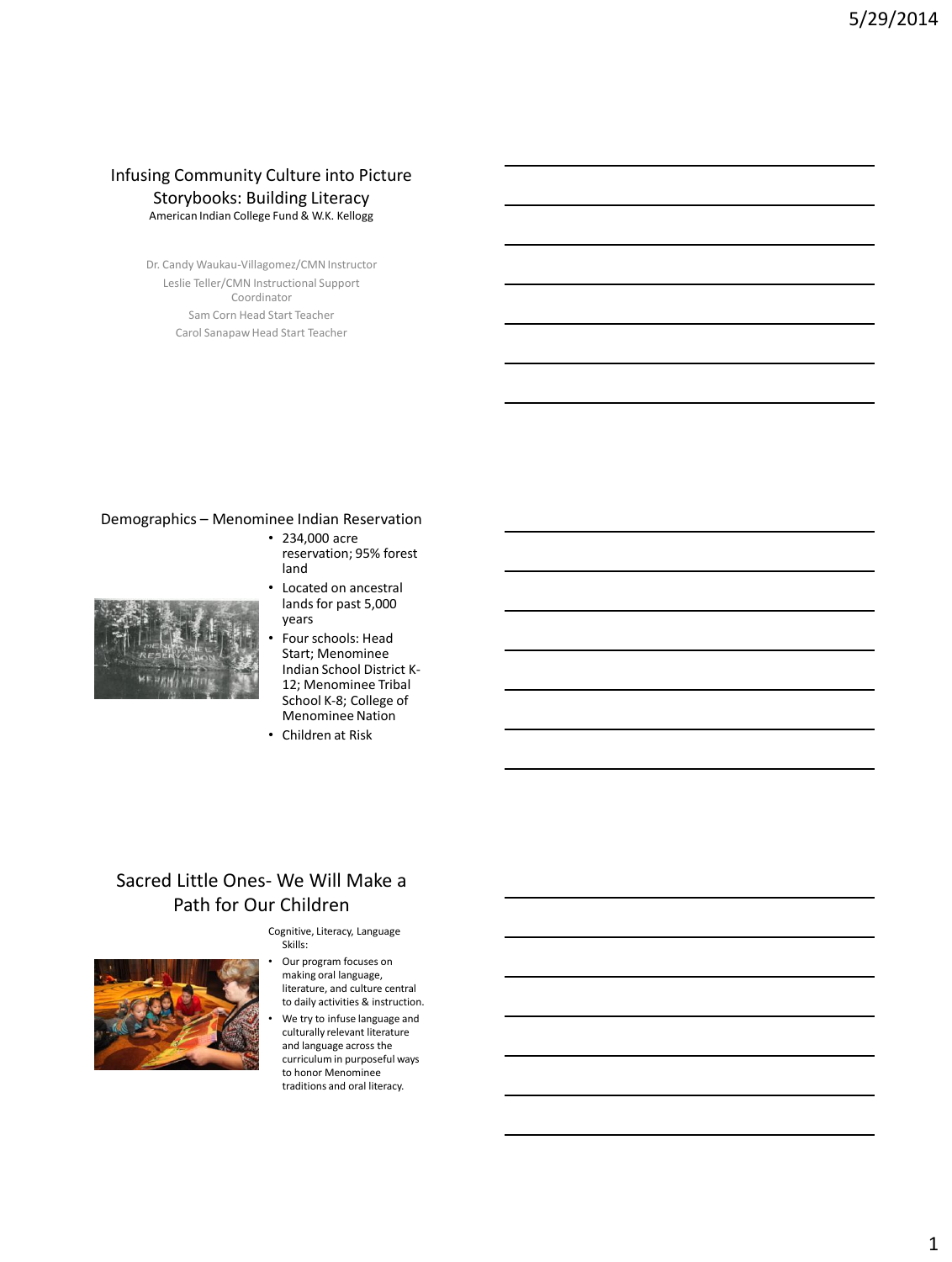## Sacred Little Ones- We Will Make a Path for Our Children

- Menominee stories were revised to better fit the age of the children and to create picture storybooks.
- 20 stories were developed and published that infused the Menominee language into the stories.
- EDU 315 Cultural Images & EDU 299 Special Topics were offered to teachers on the reservation along with CMN preservice teacher.
- Teachers learned to appreciate multicultural literature.
- Teachers were taught how to illustrate stories for the picture storybooks format.

## Sacred Little Ones- We Will Make a Path for Our Children



- Objective: Creating songs that incorporate dual language, music, and physical movement for a multisensory experience.
- Students created lesson plans that incorporated movement.

#### Sacred Little Ones- We Will Make a Path for Our Children

- CMN provides literacy and language/culture coaching that engages and supports teachers and the school community in becoming more reflective, knowledgeable, and skillful with in their professional practice so all students learn.
- EDU 315 & EDU 299 emphasized the use of literature in the classroom.
- Certified teachers in the courses mentored the preservice & Head Start teachers.

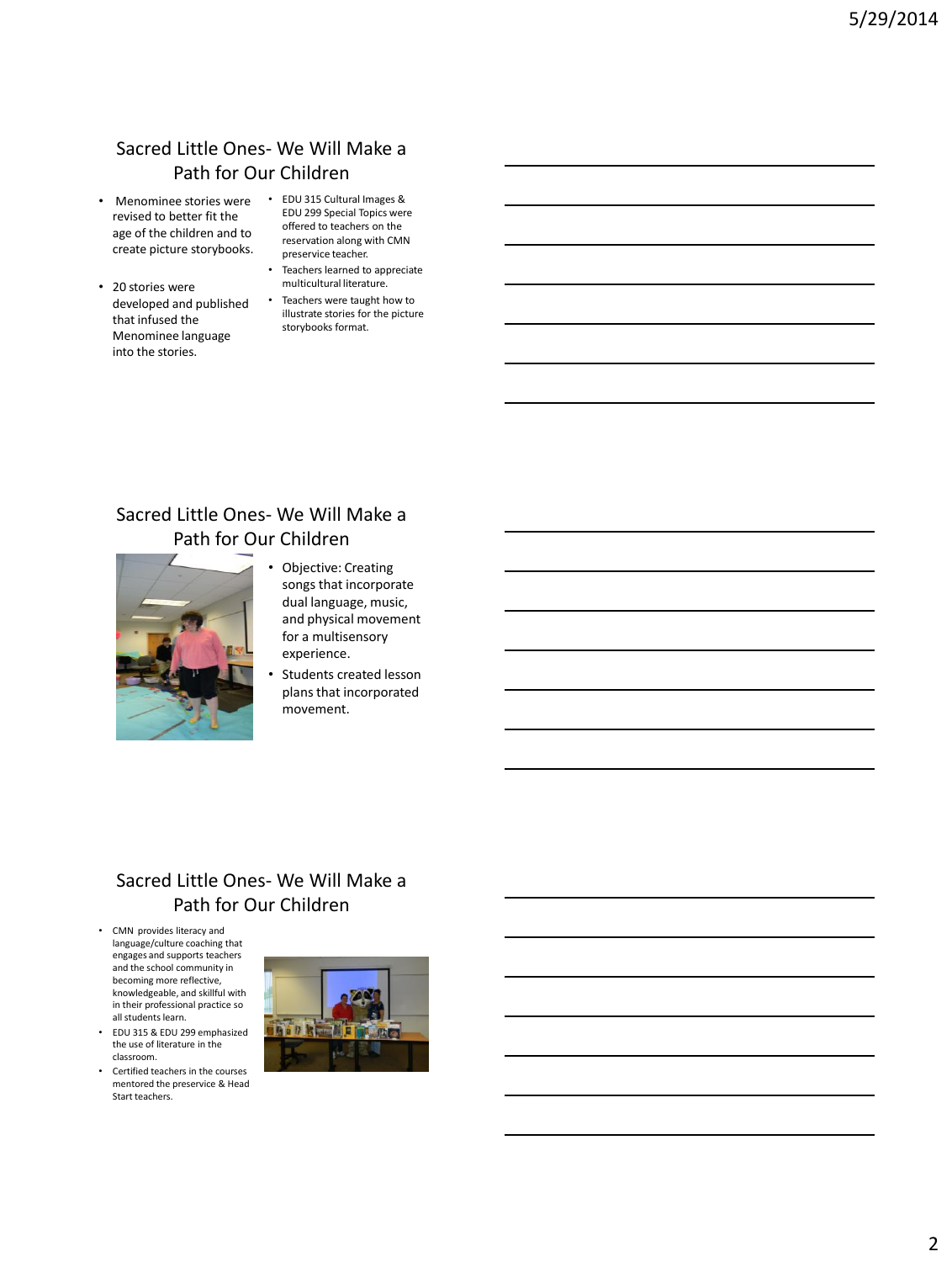### Sacred Little Ones- We Will Make a Path for Our Children

- CMN expected to develop student projects and activities in upper level division courses to support the project.
- 15 lesson plans have been developed to date that support the 20 books that have been published.



## Sample Stories



## Sample Stories – collage/applique